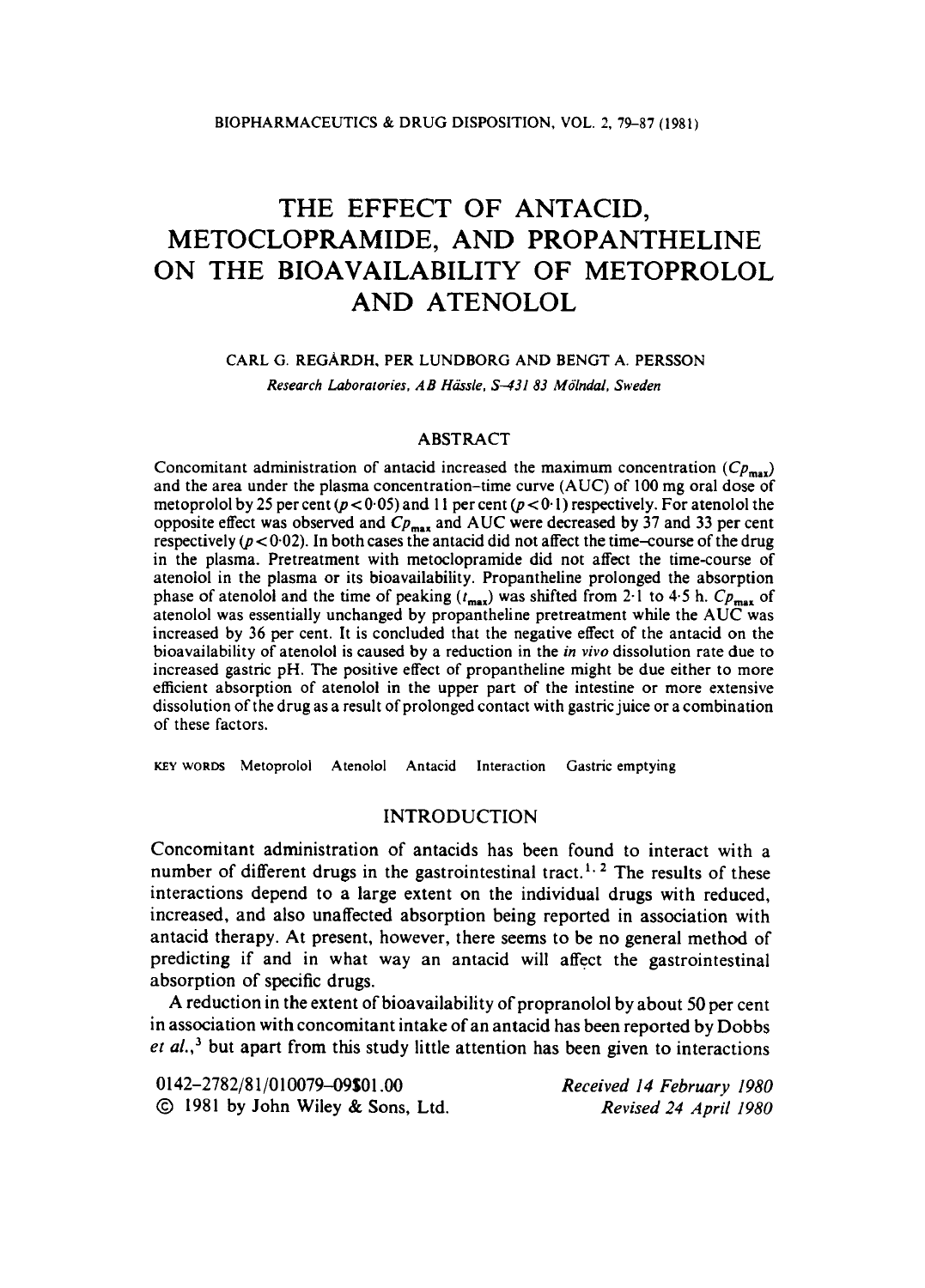between antacids and  $\beta$ -adrenoceptor antagonists. The findings of Dobbs *et al.*<sup>3</sup> raises the question of whether the observed interaction is unique for propranolol or for its formulation or whether it would also occur with other  $\beta$ -adrenoceptor antagonists because of their physico-chemical similaritites to propranolol.

In this paper we have studied the effect of an aluminium-magnesium hydroxide-containing antacid on the bioavailability of metoprolol and atenolol. During fasting conditions about 50 per cent of a single oral therapeutic dose of these drugs is available systemically but their availability is controlled by different mechanisms. Metoprolol is completely absorbed from the gastrointestinal tract but about 50 per cent is removed by the first-pass effect.<sup>4, 5</sup> Atenolol, on the other hand, is only absorbed by about 50 per cent from the gut.<sup>6</sup> Due to the different absorption characteristics food and antacid might interfere differently with the absorption of these two drugs.

The aim of the present study is to clarify the potential influence of antacid on the bioavailability of metoprolol and atenolol. Since a substantial decrease in the bioavailability of atenolol was observed when taken together with the antacid the effects of metoclopramide and propantheline on the bioavailability of atenolol were studied separately. Metoclopramide increases and propantheline decreases the rate of gastric emptying and these drugs were included in the study to find out to what extent a change in gastric motility, potentially caused by the antacid,' would affect the bioavailability of atenolol.

## SUBJECTS AND METHODS

The study was approved by the ethics committee of the University of Gothenburg.

### *Interaction with antacid*

Six healthy male volunteers **23-27** years of age took part in the study. The subjects had fasted for at least 10 h prior to the drug administration. One ordinary 100 mg tablet of metoprolol (Seloken'E **0.1** g: **AB** Hassle, Batch No. OK 132) or atenolol (Tenormin<sup>®</sup>: ICI Ltd, Batch No. HN 503) was administered alone and together with **30** ml of an antacid suspension in randomized order approximately **1** week apart. The antacid (Novalucol forte: Batch No. **DK 198)**  contains a mixture of aluminium and magnesium hydroxide and aluminium hydroxide-magnesium carbonate. Ten ml of the suspension binds **52.5** mmol HCl.

The drugs were taken together with **100** ml of water immediately followed by the antacid. After **3** h the subjects were allowed a light standardized lunch and after *6* **h** a glass of milk and a sandwich. After **8** h there was no restriction in diet. Blood samples were drawn immediately before the administration of the tablet and then after 0.5, **1, 1.5,2,3,4.5,6,** and **8** h for both drugs and also after **24** and 25 h for atenolol. The plasma was stored at  $-20$  °C until analysis.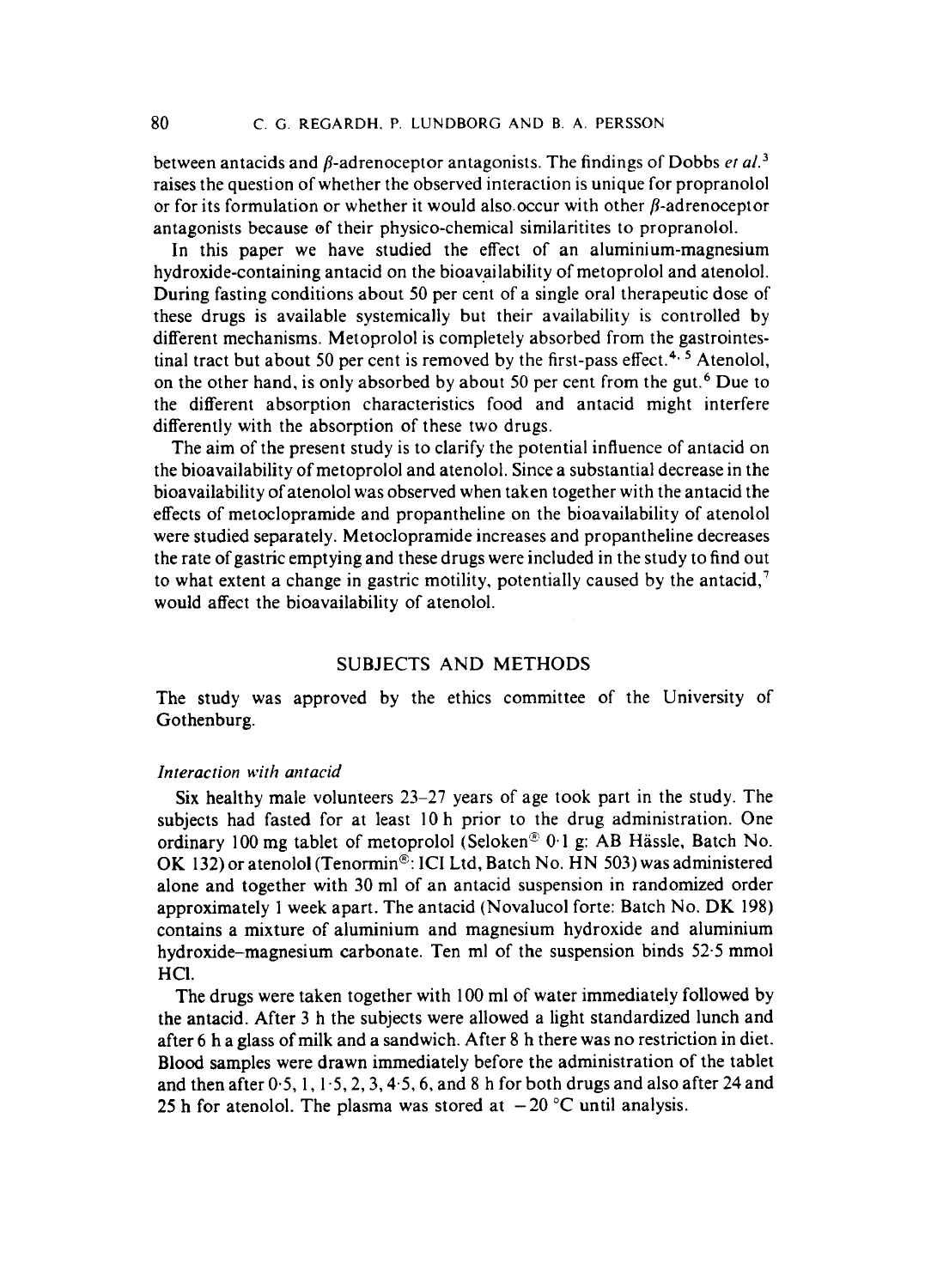The plasma concentrations of metoprolol were determined by gas chromatography according to Ervik.<sup>8</sup> Atenolol was extracted from the plasma by methylene chloride containing **3** per cent heptafluorobutanol. After evaporation of the organic solvent, atenolol was reacted with trifluoroacetic anhydride in diethylether. The organic solvent and the excess of reagent was evaporated and the derivative was dissolved in toluene and determined by gas chromatography with electron capture detection.<sup>9</sup>

#### *Effect of gastric emptying rate on the absorption of atenolol*

Another group of six healthy male volunteers, 23-27 years of age, were given one atenolol tablet either alone or together with 25 mg of metoclopramide (Primperan<sup>®</sup> mixture 1 mg ml<sup>-1</sup>: Lundbeck, Batch No. D 2049) or 30 mg of propantheline (Pro-Banthine<sup>®</sup> 15 mg tablet: Searle, Batch No. 678653). The experiments were carried out in randomized order at an interval of about **1** week. The subjects had fasted for at least 10 h prior to drug administration. The atenolol tablet was taken together with 100 ml water. Metoclopramide and propantheline were administered **1** and 1.5 h, respectively, before the intake of the atenolol tablet. The protocol **for** food intake and blood sampling was the same as for atenolol in the interaction study with antacid.

## *Disiritegratioii lest*

the antacid suspension according to U.S.P. **XIX** with discs. The time taken for disintegration of the tablets was determined in water and in

## In vitro *dissolution* rates

The rate of dissolution of metoprolol and atenolol from Seloken' and Tenormin ' tablets was compared in water and in a suspension of water and Novalucol forte at 37 **"C.** A tablet was placed on a stainless gauze wire 2cm above the bottom of a 600 ml beaker. The beaker was filled with either 300 ml of water, or a suspension of 270 ml of water and 30 ml of Novalucol forte,  $pH \sim 8.5$ . The liquid was stirred by a propeller,  $45 \times 15$  mm, located 2 cm above the tablet. The stirring speed was 50 rev  $min^{-1}$ . The amount of drug dissolved in the suspension was determined after 5, 10, 15, 20, 30, 40, and 60 min in two different ways to quantify the adsorption of atenolol to the antacid

- **A:** I ml of concentrated HCI was added to 5 ml of the suspension. The resulting clear solution was diluted with **H,O** to 10ml and assayed spectrophotometrically.
- B: The suspension wascentrifuged and *5* ml of the supernatant was diluted with 1 ml of concentrated HCl and H, O to 10 ml. The concentrition in the liquid phase was determined spectrophotornetrically.

## Data *analysis*

The effect of the antacid on the extent of bioavailability of metoprolol and atenolol was determined in each subject from the ratio of the area under the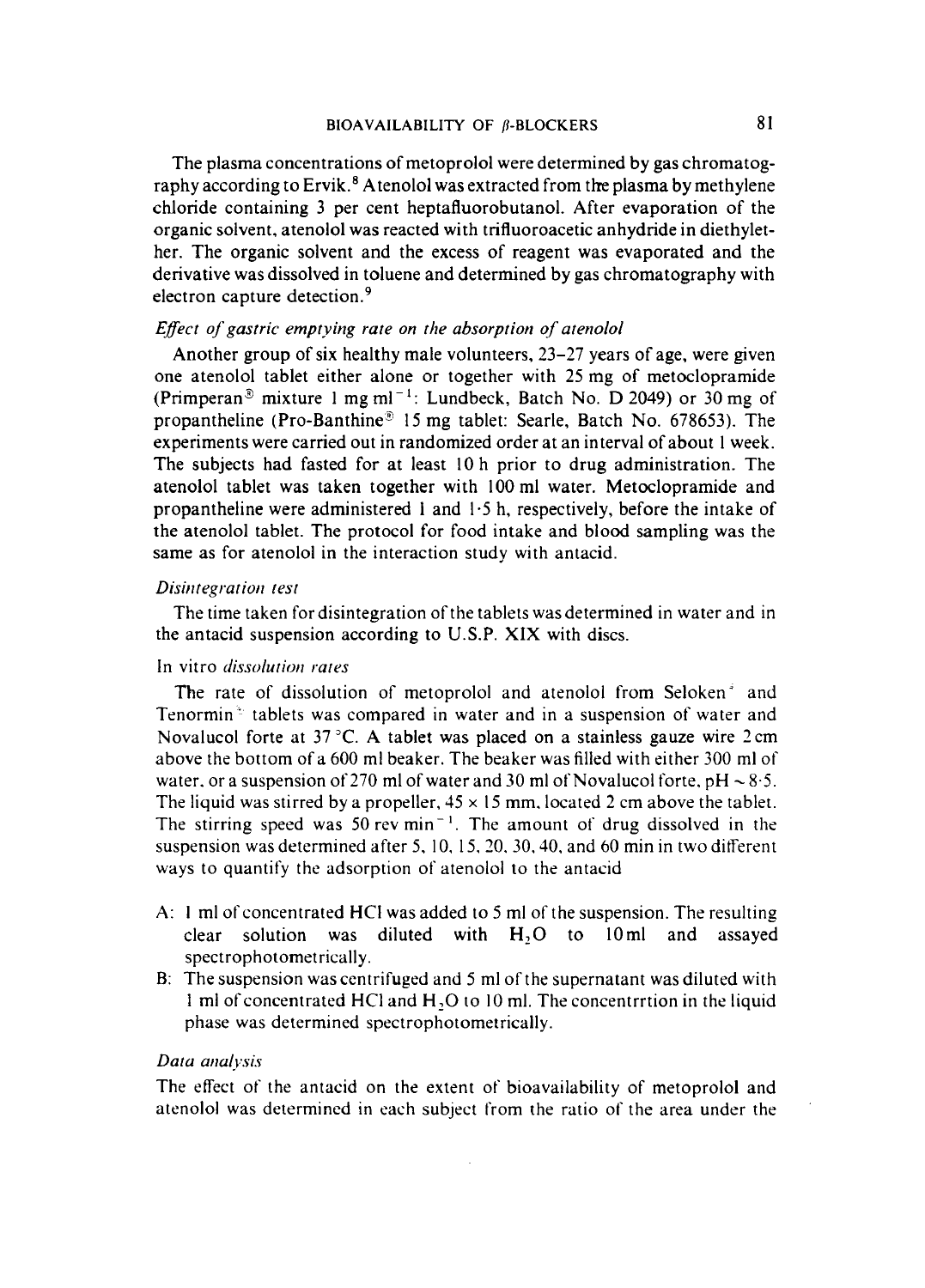plasma concentration-time curve  $(AUC_{\tau})$  obtained with and without concomitant antacid administration.

The linear trapezoidal rule was used to determine the AUC from time 0 to the time of the second sample after the maximum concentration. The log-linear trapezoidal rule<sup>10</sup> was used from this time to the time of the last sample and the remaining area to time infinity was determined by dividing the concentration of the last sample by the terminal rate constant.

Student's *t*-test for paired observations was used to estimate the significance of the effect of the antacid. metoclopramide. and propantheline on the absorption characteristics and elimination half-lives. The effect was considered significant at the  $p < 0.05$  level.

#### RESULTS AND DISCUSSION

The mean plasma concentration versus time curves of metoprolol and atenolol when administered alone and together with antacid are shown in Figures 1 and **2,**  respectively. The corresponding individual absorption characteristics and elimination half-lives are given in Tables 1 and **2.** 



**Figure** 1. **The effect** of **concomitant administration** of **antacid** on **the plasma levels** of **metoprolol.** *(0)*  **Metoprolol alone;** (O) **Metoprolol + antacid. Mean values**  $\pm$  **S.E.M. are indicated.**  $n = 6$ **. (\*)**  $p < 0.05$ 

Concomitant administration of the antacid increased the maximum concentration,  $Cp_{\text{max}}$ , of metoprolol by 25 per cent  $(p<0.05)$  and the area under the plasma concentration *versus* time curve,  $AUC_{\alpha}$ , by 11 per cent ( $p < 0.1$ ). The antacid had no apparent effect on the time of peaking,  $t_{\text{max}}$ , or on the elimination half-life,  $T_{4,8}$ , of metoprolol.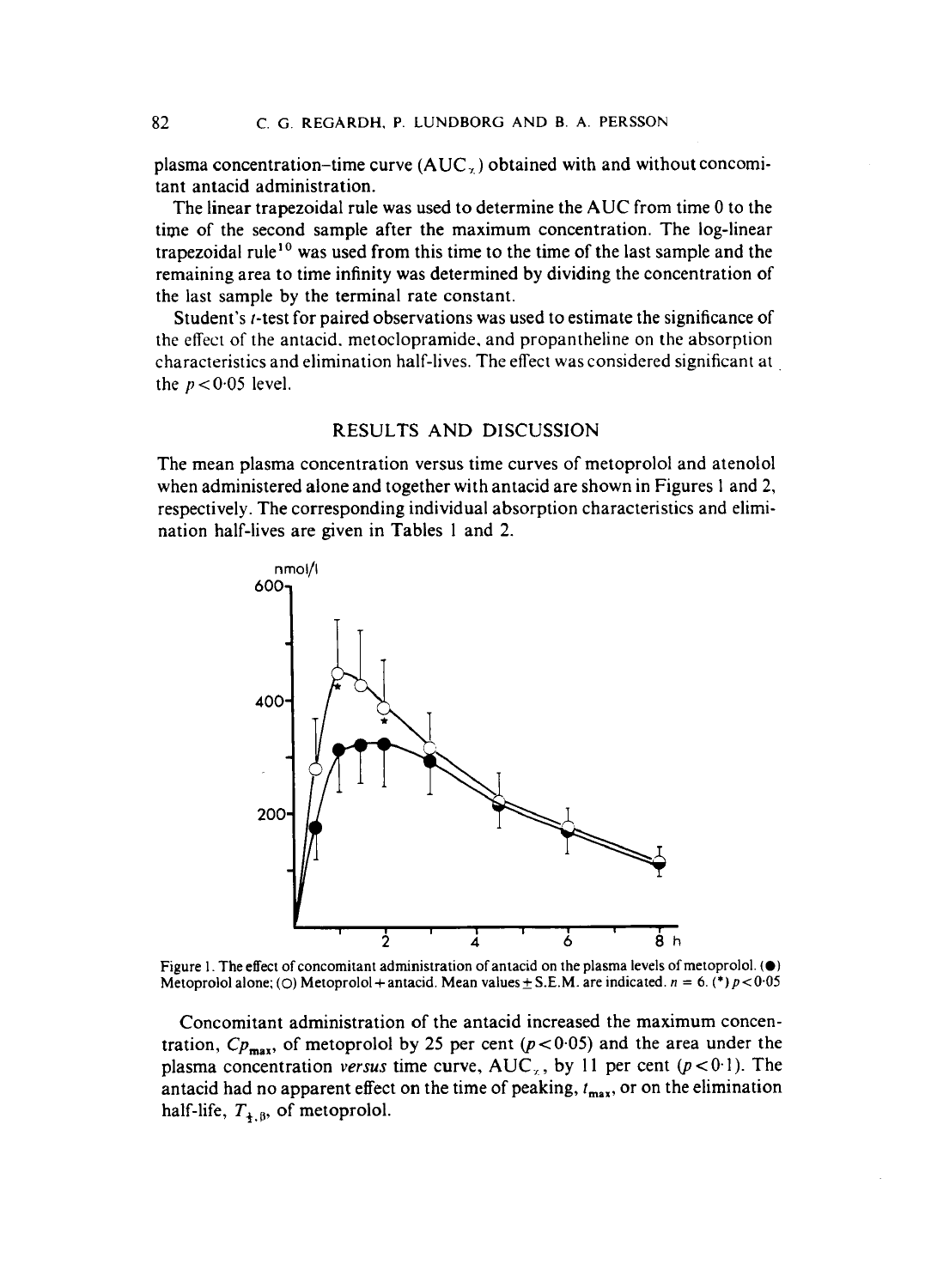

**Figure** *2.* **The effect** of **concomitant administration** of **antacid** on **the plasma levels** of **atenolol.** *(0)*  Atenolol alone; (O) Atenolol + antacid. Mean values  $\pm$  S.E.M. are indicated.  $n = 6$ . (\*)  $p < 0.05$ 

|                         | $C_{p_{\max}}$<br>(nmol $1^{-1}$ ) |               |       | $t_{\text{max}}$ (h) | $AUC_{\tau}$<br>(nmol $h l^{-1}$ ) |               | $T_{\frac{1}{2}\beta}$ (h) |         |
|-------------------------|------------------------------------|---------------|-------|----------------------|------------------------------------|---------------|----------------------------|---------|
| Subject                 |                                    | Alone Antacid | Alone | antacid              |                                    | Alone Antacid | Alone                      | Antacid |
| L. A.                   | 563                                | 624           | $1-0$ | $1-0$                | 2849                               | 3485          | 3.3                        | 4·1     |
| L. S.                   | 611                                | 782           | 2.0   | $1-0$                | 4143                               | 4288          | 3.6                        | 3.2     |
| <b>B.A.</b>             | 206                                | 257           | $1-0$ | $1-0$                | 857                                | 989           | 2.6                        | 2.6     |
| M. L.                   | 162                                | 299           | 1.5   | $1-0$                | 1259                               | 1505          | 3.8                        | 3.3     |
| E.B.                    | 412                                | 584           | 1.5   | 1.5                  | 2935                               | 3457          | 3.8                        | $3 - 3$ |
| C. J.                   | 253                                | 213           | 3.0   | 2.0                  | 1648                               | 1484          | 2.9                        | 2.7     |
| $\overline{\mathsf{M}}$ | 368                                | 460           | $1-7$ | 1.3                  | 2282                               | 2534          | 3.3                        | $3-2$   |
| S.E.M.                  | 78                                 | 96            | 0.3   | 0.2                  | 506                                | 559           | 0.2                        | 0.2     |
| $\overline{p}$          | < 0.05                             |               |       | < 0.1                |                                    |               |                            |         |

Table 1. Individual absorption and elimination characteristics of metoprolol administered alone and together with an antacid

Administration of the antacid suspension along with the atenolol tablet significantly reduced  $CP_{\text{max}}$  and  $AUC$ , by an average of 37 and 33 per cent, respectively  $(p < 0.02)$ , compared with administration of atenolol alone, but the antacid had no significant effect on  $t_{\text{max}}$  or  $T_{\frac{1}{2},\beta}$  of atenolol.

According to these results concomitant administration of the antacid tends to increase the fraction of metoprolol systemically available and leads to a substantial reduction in the systemic availability of atenolol whereas it has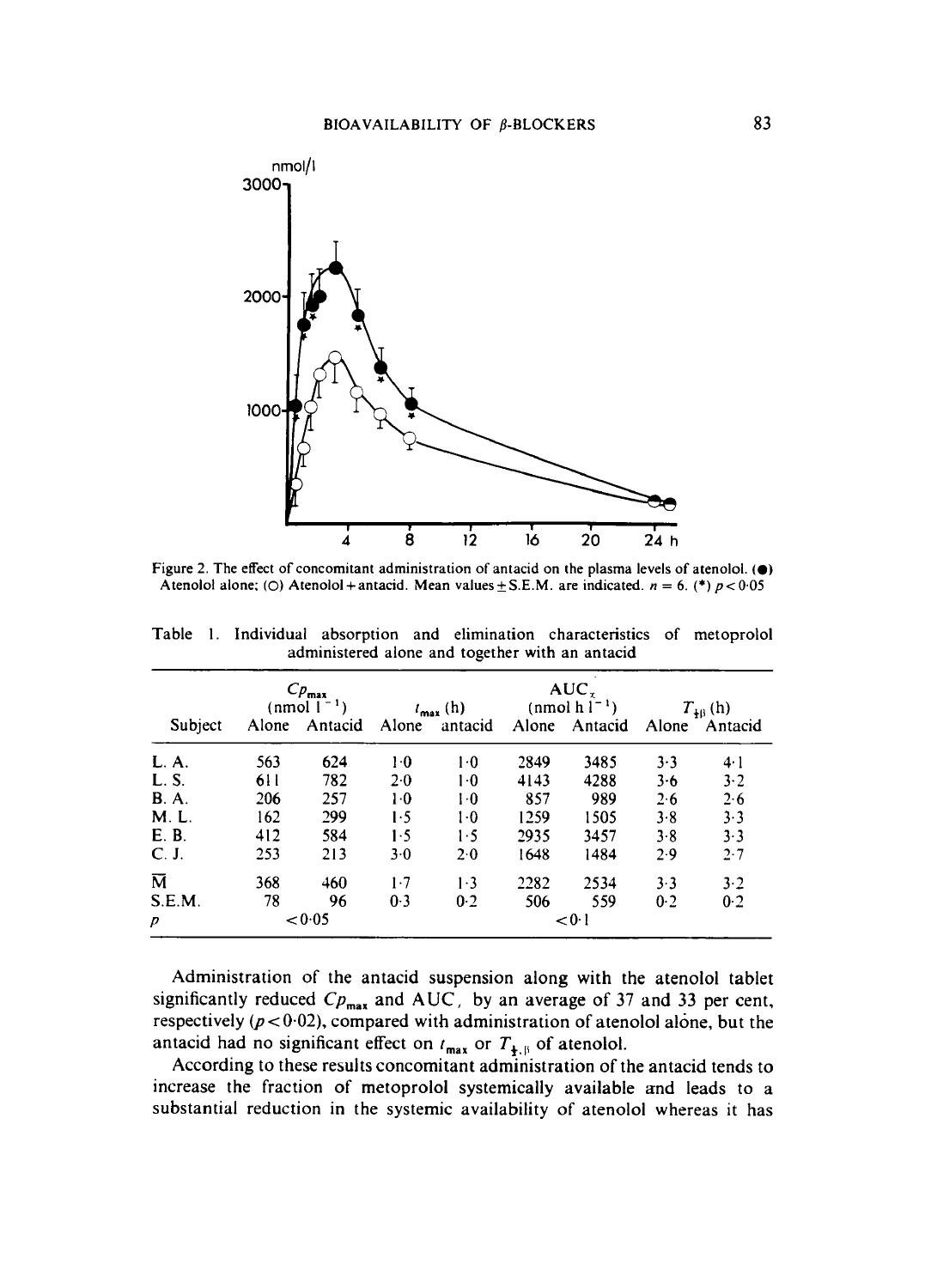|                         | $C p_{\text{max}}$<br>$(\text{µmol l}^{-1})$ |               | $t_{\text{max}}(h)$ |               | AUC<br>$(\text{µmol h} l^{-1})$ |               | $T_{48}$ (h) |         |
|-------------------------|----------------------------------------------|---------------|---------------------|---------------|---------------------------------|---------------|--------------|---------|
| Subject                 |                                              | Alone Antacid |                     | Alone Antacid |                                 | Alone Antacid | Alone        | Antacid |
| L. A.                   | 2.77                                         | 1.82          | 4.5                 | 3.0           | $34 - 58$                       | 21.57         | 6.5          | 7.5     |
| L. S.                   | 1.98                                         | 2.20          | 1.5                 | 3.0           | $18 - 87$                       | 19.78         | 7.5          | 7.5     |
| <b>B.A.</b>             | 3.02                                         | 1.62          | 3·0                 | 3.0           | $28 - 28$                       | 16.05         | 5.8          | 6.5     |
| M. L.                   | 2.12                                         | 1.38          | 3·0                 | 1.5           | $23 - 85$                       | 15.94         | 7.7          | 8.0     |
| E. B.                   | 2.60                                         | $1-21$        | 2.0                 | 0.5           | $23 \cdot 11$                   | 10.98         | 6.7          | 13.0    |
| C. J.                   | 2.82                                         | 1.39          | $3-0$               | 3.0           | $22 - 69$                       | 17.31         | 6.2          | 8.0     |
| $\overline{\mathbf{M}}$ | 2.55                                         | 1.60          | 2.8                 | 2.3           | $25 - 23$                       | 16.94         | 6.7          | $8-4$   |
| S.E.M.                  | 0.17                                         | 0.15          | 0.4                 | $0-4$         | 2.24                            | 1.49          | 0.3          | 0.9     |
| p                       |                                              | < 0.02        |                     |               |                                 | < 0.02        |              |         |

**Table 2. Individual absorption and elimination characteristics** of **atenolol administered alone and together with an antacid** 

essentially no effect on the rate of absorption and elimination of the two drugs. The potential effect of the antacid on the systemic availability of metoprolol is, however, too low to be of clinical importance. On the other hand, the reduction in the systemic availability of atenolol by an average of **33** per cent (range + *5* to - *52* per cent) indicates that some patients regularly using antacids would run the risk of having the systemically available dose of atenolol halved and potentially therefore suffering a reduced therapeutic effect. Since antacids are often used without prescription this cause might well be overlooked by the physician in cases of inadequate therapeutic response.

The substantial reduction in the fraction of atenolol available systemically initiated the interaction studies with metoclopramide and propantheline to find out whether a potential change in the rate of gastric emptying caused by the antacid' would lead to a reduction of the extent of bioavailability of atenolol. Figure **3** shows that an increase in the rate of gastric emptying induced by metoclopramide pretreatment had essentially no effect on the bioavailability of atenolol. The observed reduction of  $t_{\text{max}}$  from  $2.1 \pm 0.3$  h when atenolol was taken alone to  $1.8 \pm 0.3$  h in combination with metoclopramide was not statistically significant.

On the other hand, pretreatment with propantheline caused a significant decrease in the rate of absorption of atenolol and  $t_{\text{max}}$  was shifted from 2.1  $\pm$  0.2 h for atenolol alone to  $4.5 \pm 0.4$  h after propantheline pretreatment ( $p < 0.02$ ). Despite the lower absorption rate the maximum concentration of atenolol was, if anything, slightly increased after administration of the anticholinergic drug and the AUC<sub>y</sub> was increased by 36 per cent  $(p < 0.02)$ .

The effect of propantheline on  $t_{\text{max}}$  of atenolol is similar to the results obtained with other drugs, for instance propranolol and acetaminophen,  $11.12$  Unlike atenolol, however, these two drugs are completely absorbed from the gastrointestinal tract and accordingly the anticholinergic agent cannot further increase their bioavailability by increasing the uptake from the gut.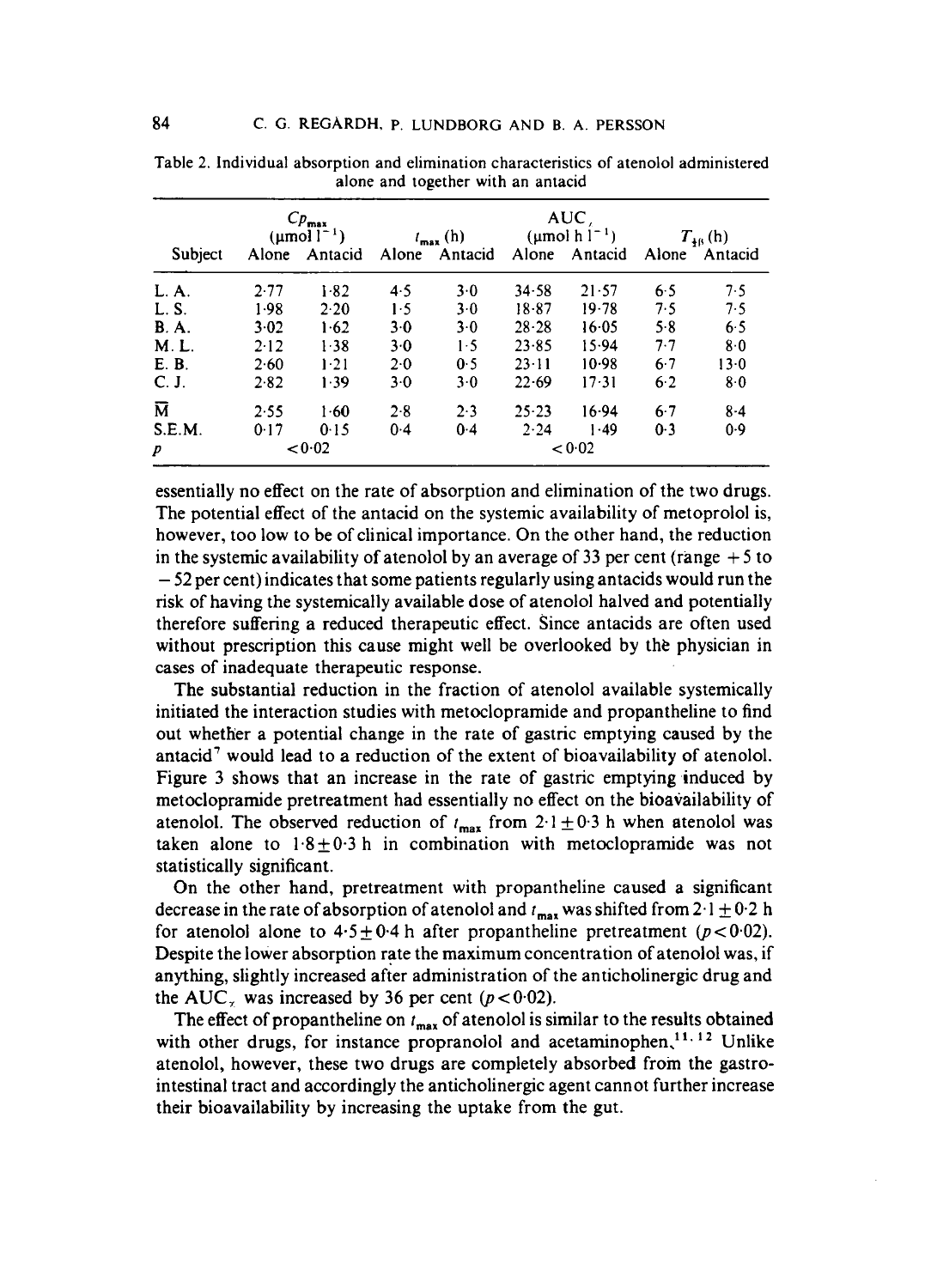

**Figure 3. The effect of pretreatment with metoclopramide and propantheline on the plasma levels of atenolol.** *(0)* **Atenolol alone;** *(0)* **Atenolol+ metoclopramide;** *(0)* **Atenolol** + **propantheline. Mean**  values.  $n = 6$ .

The positive effect of propantheline on the bioavailability of atenolol is probably secondary to the reduced transit rate of atenolol through the gut. This would favour the fraction available systemically if the drug is more efficiently absorbed in the upper part of the intestine or if the retention time in the stomach increases the dissolution of the drug from the tablet. The latter seems to be the case for atenolol as the Tenormin® tablet is more rapidly dissolved at a lower pH (see below).

The interaction study with metoclopramide and propantheline indicates that the reduction of  $AUC<sub>x</sub>$  of atenolol caused by concomitant administration of antacid cannot be related to altered rate of gastric emptying. Instead, the antacid probably affects the bioavailability of atenolol by decreasing the dissolution rate of the Tenormin<sup>®</sup> tablet in the gut. This is indicated in the *in vitro* dissolution test in which only about **50** per cent of the atenolol dose was dissolved during 1 h in the antacid suspension while the dose was dissolved completely during the same time in water (Figure **4).** In contrast to atenolol, the dissolution rate of metoprolol was almost the same in water and in the actacid suspension (Figure **4).** 

The different rates of dissolution of atenolol in water and in the antacid suspension might either be due to adsorption to the aluminium hydroxide gel or a pH-dependent disintegration and/or dissolution of the tablet. However, the adsorption of the  $\beta$ -blocker to the antacid was found to be negligible as the atenolol concentrations in the supernatant and in the acidified solution of the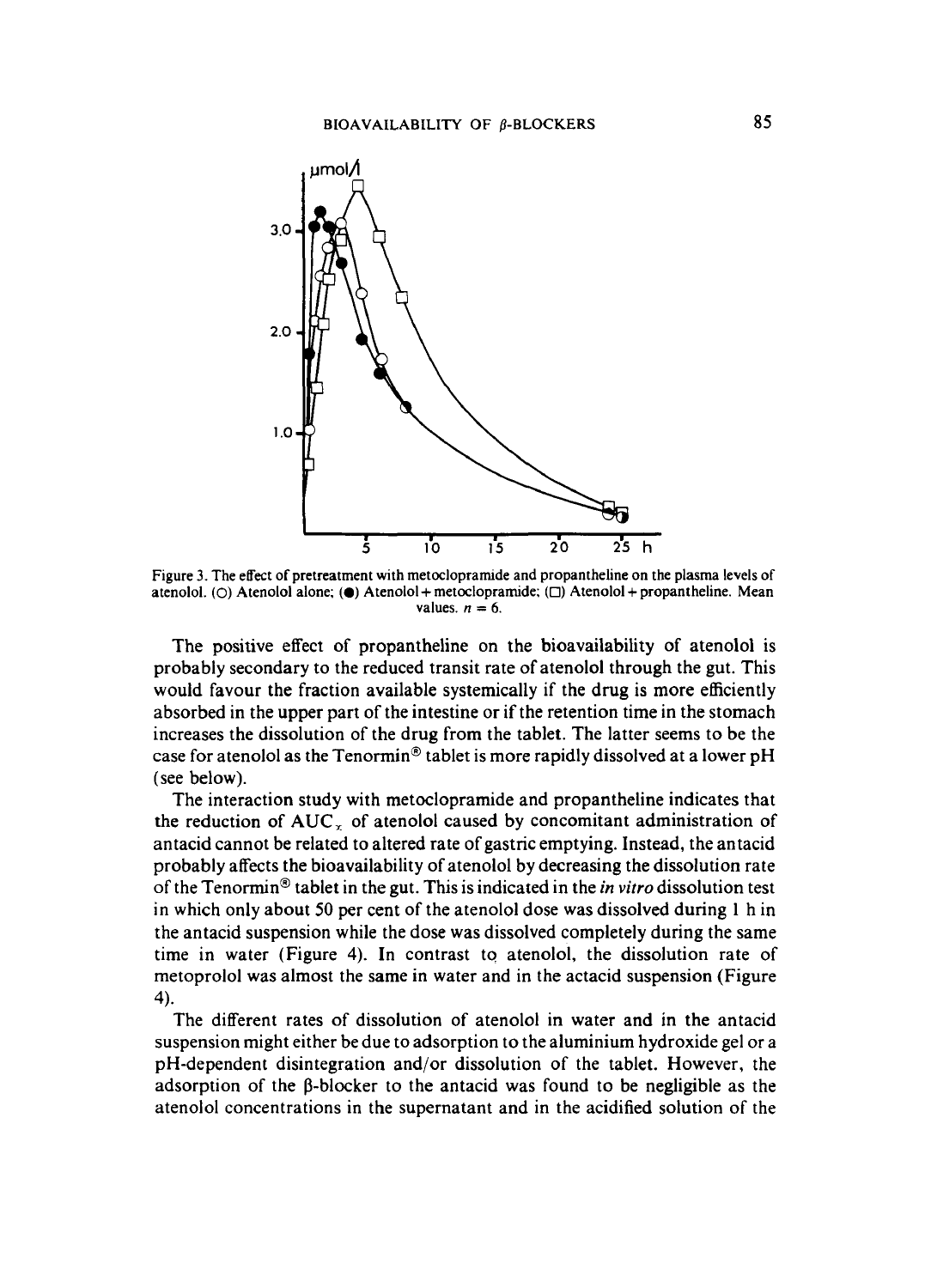

Figure 4. Dissolution rate of metoprolol and atenolol from commercial Selokin<sup>®</sup> 0.1 g and **Tenomin@ tablets.** *(0)* **Metoprolol in water: (w) Metoprolol in antacid suspension;** *(0)* **Atenolol in water;** ( $\bullet$ ) Atenolol in antacid suspension. Mean values  $\pm$  S.E.M. are indicated.  $n = 3$ 

antacid were almost the same. The time of disintegration of the Tenormin<sup>®</sup> tablet increased from **2-3** min in water to 5-6 min in the antacid suspension. Considering that this test is a relatively tough test of tablet disintegration, the effect of pH on the disintegration time might be much more pronounced under physiological conditions and might, in addition to the altered dissolution rate, contribute to the decrease in the bioavailability of atenolol although the pH in the stomach might be lower than during the *in virro* conditions.

The reason why pH influences the disintegration time and dissolution rate of the Tenormin@ tablet but has essentially no effect on these properties of the Seloken<sup>®</sup> tablet is still unclear. Metoprolol and atenolol both have a p $K<sub>s</sub>$  of about 9.5 and the pH of the antacid suspension, about *8.5,* would have little influence on the ionization and the solubility of these drugs. It is possible, however, that this pH is sufficiently high to decrease the dissolution rate of the atenolol base from the Tenormin® tablet while the dissolution of the neutral metoprolol tartrate from the Seloken® tablet is not affected. Alternatively the Tenormin® tablet might contain some ingredient( **s)** affecting the disintegration and dissolution of the tablet differently as the pH is changed leading to a substantial reduction in the bioavailability of the drug in association with antacid therapy. Furthermore, the present findings indicate that in other clinical situations like achlorhydria or hypochlorhydria resulting in elevated gastric pH, the bioavailability of atenolol might be lower than in patients with normal production of gastric acid. However, this hypothesis has to be verified clinically.

#### **REFERENCES**

**1. A. Hunvitz,** *Clin. Pharmacokinet..* **2, 269 (1977).** 

**2. J. A. Romankiewics and M. M. Reidenberg.** *Rational Drug Ther.,* **12. 1 (1978).**